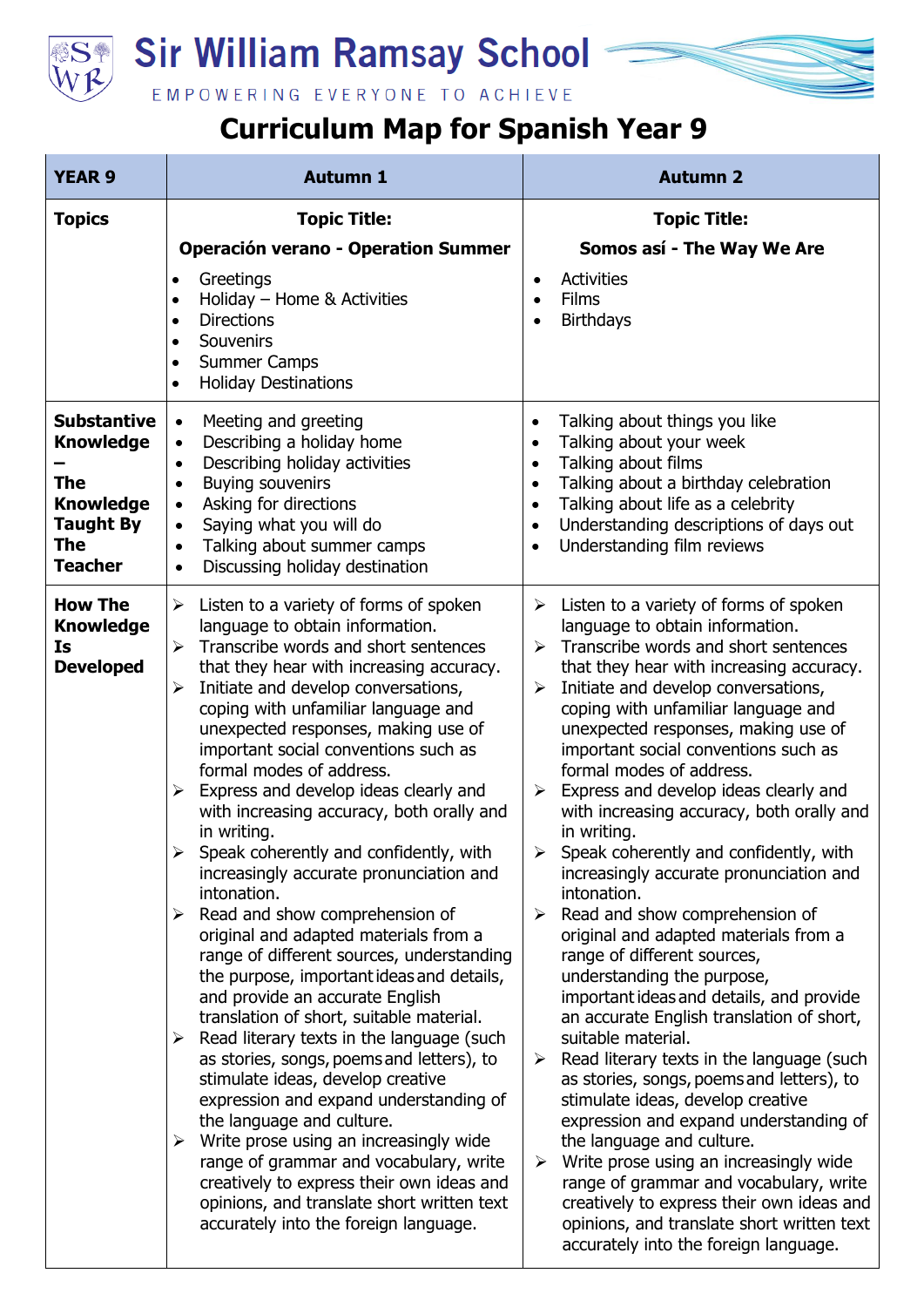| <b>Skills</b>                                      | <b>Listening</b>                                                                                                                                                                                                                                                                               | <b>Listening</b>                                                                                                                                                                                                                                                                                                                                                                                                                                                                                                                                                                                         |
|----------------------------------------------------|------------------------------------------------------------------------------------------------------------------------------------------------------------------------------------------------------------------------------------------------------------------------------------------------|----------------------------------------------------------------------------------------------------------------------------------------------------------------------------------------------------------------------------------------------------------------------------------------------------------------------------------------------------------------------------------------------------------------------------------------------------------------------------------------------------------------------------------------------------------------------------------------------------------|
|                                                    | Listening for gist and detail<br>$\bullet$<br>Listening for time expressions<br>$\bullet$<br>Listening for tenses<br>$\bullet$                                                                                                                                                                 | Listening for gist and detail<br>$\bullet$<br>Making predictions before listening<br>$\bullet$<br>Listen for clues in background noises<br>$\bullet$<br>Listen to indirect information<br>$\bullet$<br>Listen to time markers and tenses<br>$\bullet$                                                                                                                                                                                                                                                                                                                                                    |
|                                                    | <b>Speaking</b>                                                                                                                                                                                                                                                                                | <b>Speaking</b>                                                                                                                                                                                                                                                                                                                                                                                                                                                                                                                                                                                          |
|                                                    | Recognising points of view<br>$\bullet$<br>Use of fillers<br>$\bullet$                                                                                                                                                                                                                         | Use of fillers<br>$\bullet$<br><b>Accurate Pronunciation</b><br>$\bullet$<br><b>Expressing ideas</b><br>$\bullet$                                                                                                                                                                                                                                                                                                                                                                                                                                                                                        |
|                                                    | <b>Reading</b>                                                                                                                                                                                                                                                                                 | <b>Reading</b>                                                                                                                                                                                                                                                                                                                                                                                                                                                                                                                                                                                           |
|                                                    | Reading for gist and detail<br>$\bullet$                                                                                                                                                                                                                                                       | Reading for gist and detail<br>$\bullet$<br>Understanding challenging texts                                                                                                                                                                                                                                                                                                                                                                                                                                                                                                                              |
|                                                    | Writing                                                                                                                                                                                                                                                                                        | Writing                                                                                                                                                                                                                                                                                                                                                                                                                                                                                                                                                                                                  |
|                                                    | General writing skills (how to organise a<br>text)<br>Specific writing skills: developing<br>$\bullet$<br>accuracy when writing in Spanish and<br>translating into Spanish<br>Developing cohesion and coherence<br>when translating texts from Spanish into<br>English<br>Grammar awareness    | Use expression of frequency<br>$\bullet$<br>Use sequencers<br>$\bullet$<br>General writing skills (how to organise a<br>$\bullet$<br>text)<br>Specific writing skills: developing<br>$\bullet$<br>accuracy when writing in Spanish and<br>translating into Spanish<br>Developing cohesion and coherence<br>$\bullet$<br>when translating texts from Spanish into<br>English<br>Grammar awareness<br>٠                                                                                                                                                                                                    |
| <b>Links To</b><br><b>Prior</b><br><b>Learning</b> | Vocabulary to describe where you live<br>$\bullet$<br>Adjectives<br>$\bullet$<br>Comparatives<br>$\bullet$<br>Activities on holiday vocabulary<br>$\bullet$<br>Near future tense<br>Preterite tense<br>$\bullet$                                                                               | Opinions and reasons<br>$\bullet$<br>Saying the date<br>$\bullet$<br>Days of the week<br>$\bullet$<br>Present tense<br>$\bullet$<br>Leisure time activities                                                                                                                                                                                                                                                                                                                                                                                                                                              |
| Literacy/                                          | Literacy                                                                                                                                                                                                                                                                                       | <b>Literacy</b>                                                                                                                                                                                                                                                                                                                                                                                                                                                                                                                                                                                          |
| <b>Numeracy</b>                                    | Analysing English grammar and literacy to<br>understand the following aspects of Spanish<br>grammar:-<br>Use the comparative<br>$\bullet$<br>Use the superlative<br>$\bullet$<br>Use the imperative (tú form)<br>$\bullet$<br>Use three tenses together<br>$\bullet$<br>Use 'mejor' and 'peor' | Analysing English grammar and literacy to<br>understand the following aspects of Spanish<br>grammar:<br>Use the present tense of 'ir', 'hacer' and<br>'ser'<br>Use expressions of frequency<br>$\bullet$<br>Use the present tense of regular verbs<br>$\bullet$<br>Use the indefinite and indefinite article<br>$\bullet$<br>Use the near future tense<br>$\bullet$<br>Use the preterite of regular verbs<br>$\bullet$<br>Use the preterite of 'ir' and 'ser'<br>$\bullet$<br>Use sequencers<br>$\bullet$<br>Use the preterite and present of 'hacer'<br>$\bullet$<br>Use 3 tenses together<br>$\bullet$ |
|                                                    | <b>Numeracy</b>                                                                                                                                                                                                                                                                                | <b>Numeracy</b>                                                                                                                                                                                                                                                                                                                                                                                                                                                                                                                                                                                          |
|                                                    | Talking about prices, different<br>$\bullet$<br>currencies<br>Calculating the best value option for<br>summer camps                                                                                                                                                                            | Dates and times                                                                                                                                                                                                                                                                                                                                                                                                                                                                                                                                                                                          |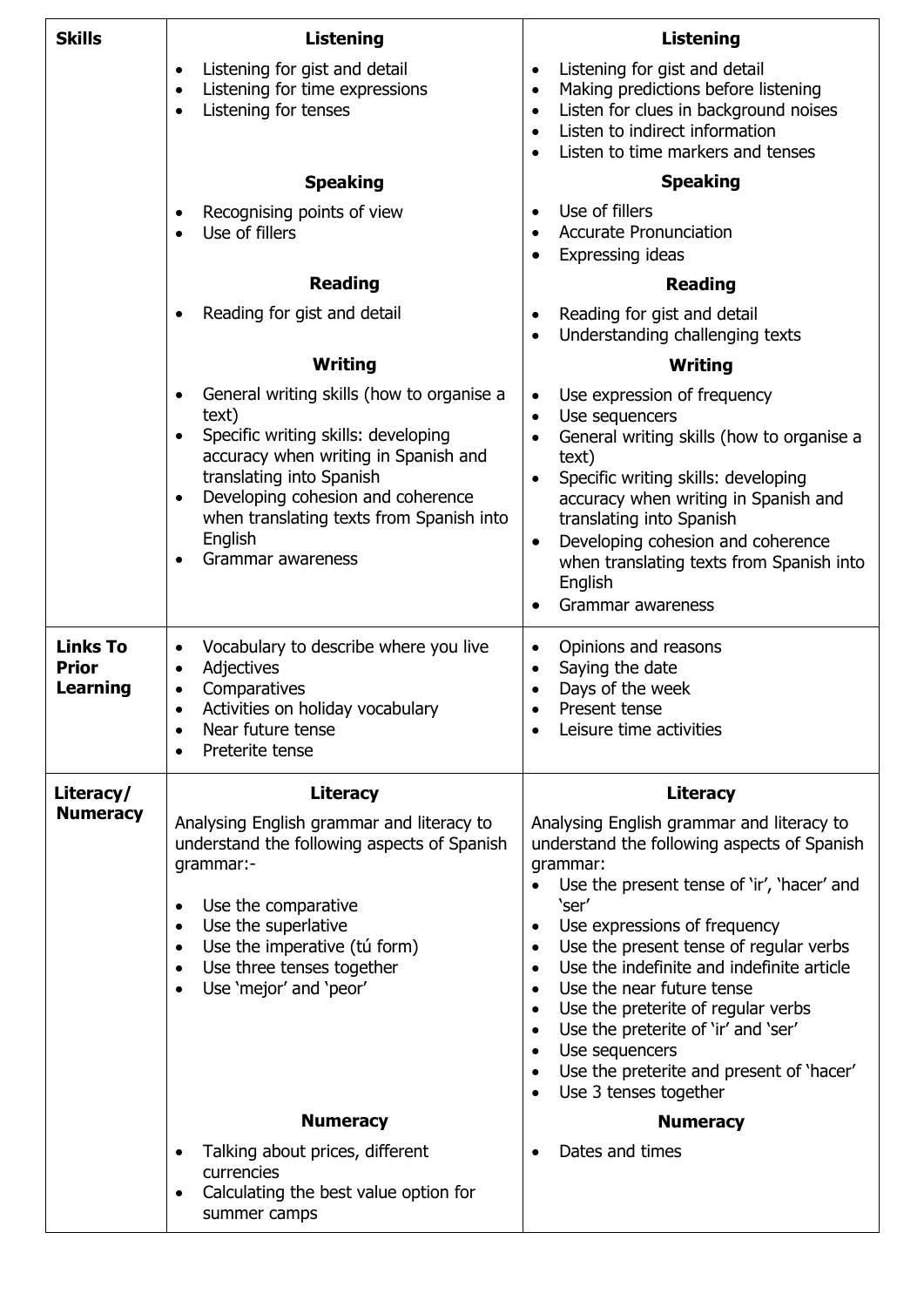| Cross             | <b>PSHE</b>                                                                                                                                                                                                                                                                                                                                                                                    | <b>PSHE</b>                                                                                                                                                                                                                                                                                                                                                                                                       |
|-------------------|------------------------------------------------------------------------------------------------------------------------------------------------------------------------------------------------------------------------------------------------------------------------------------------------------------------------------------------------------------------------------------------------|-------------------------------------------------------------------------------------------------------------------------------------------------------------------------------------------------------------------------------------------------------------------------------------------------------------------------------------------------------------------------------------------------------------------|
| <b>Curricular</b> | Expressing opinions and justifications<br>and others respecting these views<br>Exploring the Kaleidoscope<br>$\bullet$<br>Question 'What differences and<br>similarities are there between High<br>Wycombe and Barcelona?'                                                                                                                                                                     | Expressing opinions and justifications<br>$\bullet$<br>and others respecting these views<br>Exploring the Kaleidoscope Question<br>$\bullet$<br>'Who are Pedro Almodóvar and Guillermo<br>Del Toro? Can you compare their styles?'                                                                                                                                                                                |
|                   | <b>SMSC</b>                                                                                                                                                                                                                                                                                                                                                                                    | <b>SMSC</b>                                                                                                                                                                                                                                                                                                                                                                                                       |
|                   | Reflecting on how activities and<br>$\bullet$<br>attractions are different depending on<br>where they are<br>Comparison of towns/villages and<br>homes/flats in Spain/Spanish speaking<br>countries<br>Exploring cultural differences between<br>$\bullet$<br>Spanish and British towns/cities through<br>a cultural project ("Describing a<br>town/city in Spain")<br><b>Cross Curricular</b> | Reflecting on the role of films in our life<br>Reflecting on the way we connect with<br>friends for celebrations<br>Exploring how celebrating birthdays is<br>$\bullet$<br>different in Spanish speaking countries<br>Exploring and learning about the<br>"Quinceañera"<br>Exploring Spanish speaking film Stars<br>and films<br>Exploring examples of rap music in Spain<br>$\bullet$<br><b>Cross Curricular</b> |
|                   | <b>Geography: Locational knowledge</b>                                                                                                                                                                                                                                                                                                                                                         | <b>English:</b> Speak confidently and<br>effectively, giving short presentations<br>and speeches                                                                                                                                                                                                                                                                                                                  |
|                   | <b>Gatsby Benchmarks</b>                                                                                                                                                                                                                                                                                                                                                                       | <b>Gatsby Benchmarks</b>                                                                                                                                                                                                                                                                                                                                                                                          |
|                   | Roles of people in power and how they<br>can make recommendations/laws                                                                                                                                                                                                                                                                                                                         | Devising a short sketch for a South<br>American soap -linking this to working in<br>media                                                                                                                                                                                                                                                                                                                         |
| <b>Assessment</b> | Students will be formative and summative<br>assessed in the following skill areas:                                                                                                                                                                                                                                                                                                             | Students will be formative and summative<br>assessed in the following skill areas:                                                                                                                                                                                                                                                                                                                                |
|                   | Listening<br>$\bullet$<br>Reading<br>Writing                                                                                                                                                                                                                                                                                                                                                   | Speaking<br>Writing                                                                                                                                                                                                                                                                                                                                                                                               |

| <b>YEAR 9</b>                                                                                                  | <b>Spring 1</b>                                                                                                                                                                                                                                                                                                           | <b>Spring 2</b>                                                                                                                                                                                                                                                                                                        |
|----------------------------------------------------------------------------------------------------------------|---------------------------------------------------------------------------------------------------------------------------------------------------------------------------------------------------------------------------------------------------------------------------------------------------------------------------|------------------------------------------------------------------------------------------------------------------------------------------------------------------------------------------------------------------------------------------------------------------------------------------------------------------------|
| <b>Topics</b>                                                                                                  | <b>Topic Title:</b>                                                                                                                                                                                                                                                                                                       | <b>Topic Title:</b>                                                                                                                                                                                                                                                                                                    |
|                                                                                                                | iA comer! - Let's eat!                                                                                                                                                                                                                                                                                                    | ¿Qué hacemos? - What shall we do?                                                                                                                                                                                                                                                                                      |
|                                                                                                                | Food<br>٠<br><b>Mealtimes</b><br>$\bullet$<br>At a restaurant<br>Parties<br>$\bullet$                                                                                                                                                                                                                                     | Routines<br>$\bullet$<br>Time<br>Clothes<br><b>Sporting Events</b>                                                                                                                                                                                                                                                     |
| <b>Substantive</b><br><b>Knowledge</b><br>The<br><b>Knowledge</b><br><b>Taught By</b><br>The<br><b>Teacher</b> | Saying what food you like<br>$\bullet$<br>Describing mealtimes<br>$\bullet$<br>Ordering a meal<br>$\bullet$<br>Discussing what to buy for a party<br>$\bullet$<br>Giving an account of a party<br>$\bullet$<br>Using copying strategies when speaking<br>$\bullet$<br>Learning about food in other countries<br>$\bullet$ | Arranging to go out<br>Making excuses<br>$\bullet$<br>Discussing getting ready to go out and<br>$\bullet$<br>revising the time<br>Talking about clothes<br>$\bullet$<br>Talking about sporting events and<br>$\bullet$<br>revision of sports and hobbies<br>Writing about a problem<br>$\bullet$<br>Describing outfits |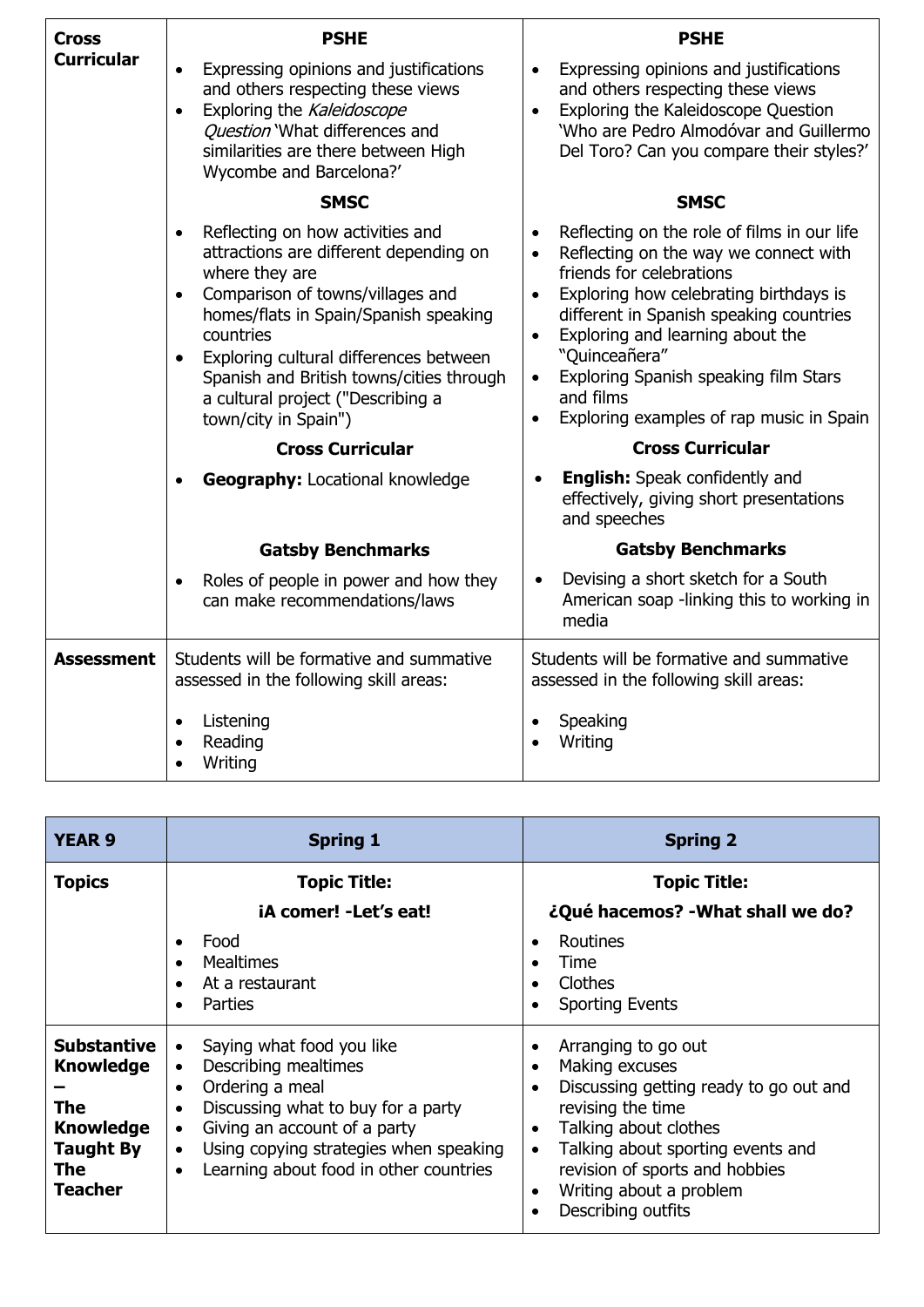| <b>How The</b><br><b>Knowledge</b><br><b>Is</b><br><b>Developed</b> | Listen to a variety of forms of spoken<br>➤<br>language to obtain information.<br>Transcribe words and short sentences<br>$\blacktriangleright$<br>that they hear with increasing accuracy.<br>Initiate and develop conversations,<br>≻<br>coping with unfamiliar language and<br>unexpected responses, making use of<br>important social conventions such as<br>formal modes of address.<br>Express and develop ideas clearly and<br>$\blacktriangleright$<br>with increasing accuracy, both orally and<br>in writing.<br>Speak coherently and confidently, with<br>$\blacktriangleright$<br>increasingly accurate pronunciation and<br>intonation.<br>Read and show comprehension of<br>➤<br>original and adapted materials from a<br>range of different sources, understanding<br>the purpose, important ideas and details,<br>and provide an accurate English<br>translation of short, suitable material.<br>Read literary texts in the language (such<br>$\blacktriangleright$<br>as stories, songs, poems and letters), to<br>stimulate ideas, develop creative<br>expression and expand understanding of<br>the language and culture.<br>Write prose using an increasingly wide<br>$\blacktriangleright$<br>range of grammar and vocabulary, write<br>creatively to express their own ideas and<br>opinions, and translate short written text<br>accurately into the foreign language. | Listen to a variety of forms of spoken<br>➤<br>language to obtain information.<br>Transcribe words and short sentences<br>➤<br>that they hear with increasing accuracy.<br>Initiate and develop conversations,<br>$\blacktriangleright$<br>coping with unfamiliar language and<br>unexpected responses, making use of<br>important social conventions such as<br>formal modes of address.<br>Express and develop ideas clearly and<br>➤<br>with increasing accuracy, both orally and<br>in writing.<br>Speak coherently and confidently, with<br>➤<br>increasingly accurate pronunciation and<br>intonation.<br>Read and show comprehension of<br>➤<br>original and adapted materials from a<br>range of different sources,<br>understanding the purpose,<br>important ideas and details, and provide<br>an accurate English translation of short,<br>suitable material.<br>Read literary texts in the language (such<br>➤<br>as stories, songs, poems and letters), to<br>stimulate ideas, develop creative<br>expression and expand understanding of<br>the language and culture.<br>Write prose using an increasingly wide<br>➤<br>range of grammar and vocabulary, write<br>creatively to express their own ideas and<br>opinions, and translate short written text<br>accurately into the foreign language. |
|---------------------------------------------------------------------|-----------------------------------------------------------------------------------------------------------------------------------------------------------------------------------------------------------------------------------------------------------------------------------------------------------------------------------------------------------------------------------------------------------------------------------------------------------------------------------------------------------------------------------------------------------------------------------------------------------------------------------------------------------------------------------------------------------------------------------------------------------------------------------------------------------------------------------------------------------------------------------------------------------------------------------------------------------------------------------------------------------------------------------------------------------------------------------------------------------------------------------------------------------------------------------------------------------------------------------------------------------------------------------------------------------------------------------------------------------------------------------------------|------------------------------------------------------------------------------------------------------------------------------------------------------------------------------------------------------------------------------------------------------------------------------------------------------------------------------------------------------------------------------------------------------------------------------------------------------------------------------------------------------------------------------------------------------------------------------------------------------------------------------------------------------------------------------------------------------------------------------------------------------------------------------------------------------------------------------------------------------------------------------------------------------------------------------------------------------------------------------------------------------------------------------------------------------------------------------------------------------------------------------------------------------------------------------------------------------------------------------------------------------------------------------------------------------------------|
| <b>Skills</b>                                                       | Listening                                                                                                                                                                                                                                                                                                                                                                                                                                                                                                                                                                                                                                                                                                                                                                                                                                                                                                                                                                                                                                                                                                                                                                                                                                                                                                                                                                                     | <b>Listening</b>                                                                                                                                                                                                                                                                                                                                                                                                                                                                                                                                                                                                                                                                                                                                                                                                                                                                                                                                                                                                                                                                                                                                                                                                                                                                                                 |
|                                                                     | Listening for gist and detail<br>$\bullet$                                                                                                                                                                                                                                                                                                                                                                                                                                                                                                                                                                                                                                                                                                                                                                                                                                                                                                                                                                                                                                                                                                                                                                                                                                                                                                                                                    | Listening for gist and detail<br>$\bullet$                                                                                                                                                                                                                                                                                                                                                                                                                                                                                                                                                                                                                                                                                                                                                                                                                                                                                                                                                                                                                                                                                                                                                                                                                                                                       |
|                                                                     | <b>Speaking</b>                                                                                                                                                                                                                                                                                                                                                                                                                                                                                                                                                                                                                                                                                                                                                                                                                                                                                                                                                                                                                                                                                                                                                                                                                                                                                                                                                                               | <b>Speaking</b>                                                                                                                                                                                                                                                                                                                                                                                                                                                                                                                                                                                                                                                                                                                                                                                                                                                                                                                                                                                                                                                                                                                                                                                                                                                                                                  |
|                                                                     | Using coping strategies when speaking<br>i.e. fillers and asking someone to repeat                                                                                                                                                                                                                                                                                                                                                                                                                                                                                                                                                                                                                                                                                                                                                                                                                                                                                                                                                                                                                                                                                                                                                                                                                                                                                                            | Use exclamations                                                                                                                                                                                                                                                                                                                                                                                                                                                                                                                                                                                                                                                                                                                                                                                                                                                                                                                                                                                                                                                                                                                                                                                                                                                                                                 |
|                                                                     | and explain<br>Agreeing and disagreeing with someone<br>$\bullet$<br>Use exclamations                                                                                                                                                                                                                                                                                                                                                                                                                                                                                                                                                                                                                                                                                                                                                                                                                                                                                                                                                                                                                                                                                                                                                                                                                                                                                                         |                                                                                                                                                                                                                                                                                                                                                                                                                                                                                                                                                                                                                                                                                                                                                                                                                                                                                                                                                                                                                                                                                                                                                                                                                                                                                                                  |
|                                                                     | <b>Reading</b>                                                                                                                                                                                                                                                                                                                                                                                                                                                                                                                                                                                                                                                                                                                                                                                                                                                                                                                                                                                                                                                                                                                                                                                                                                                                                                                                                                                | <b>Reading</b>                                                                                                                                                                                                                                                                                                                                                                                                                                                                                                                                                                                                                                                                                                                                                                                                                                                                                                                                                                                                                                                                                                                                                                                                                                                                                                   |
|                                                                     | Reading for gist and detail<br>Using a dictionary                                                                                                                                                                                                                                                                                                                                                                                                                                                                                                                                                                                                                                                                                                                                                                                                                                                                                                                                                                                                                                                                                                                                                                                                                                                                                                                                             | Reading for gist and detail<br>Using a dictionary<br>Use verb endings to translate accurately<br>into English                                                                                                                                                                                                                                                                                                                                                                                                                                                                                                                                                                                                                                                                                                                                                                                                                                                                                                                                                                                                                                                                                                                                                                                                    |
|                                                                     | <b>Writing</b>                                                                                                                                                                                                                                                                                                                                                                                                                                                                                                                                                                                                                                                                                                                                                                                                                                                                                                                                                                                                                                                                                                                                                                                                                                                                                                                                                                                | Writing                                                                                                                                                                                                                                                                                                                                                                                                                                                                                                                                                                                                                                                                                                                                                                                                                                                                                                                                                                                                                                                                                                                                                                                                                                                                                                          |
|                                                                     | Use a wide range of opinions<br>$\bullet$                                                                                                                                                                                                                                                                                                                                                                                                                                                                                                                                                                                                                                                                                                                                                                                                                                                                                                                                                                                                                                                                                                                                                                                                                                                                                                                                                     | General writing skills (how to organise a                                                                                                                                                                                                                                                                                                                                                                                                                                                                                                                                                                                                                                                                                                                                                                                                                                                                                                                                                                                                                                                                                                                                                                                                                                                                        |
|                                                                     | General writing skills (how to organise a<br>text)                                                                                                                                                                                                                                                                                                                                                                                                                                                                                                                                                                                                                                                                                                                                                                                                                                                                                                                                                                                                                                                                                                                                                                                                                                                                                                                                            | text)<br>Specific writing skills: developing<br>$\bullet$                                                                                                                                                                                                                                                                                                                                                                                                                                                                                                                                                                                                                                                                                                                                                                                                                                                                                                                                                                                                                                                                                                                                                                                                                                                        |
|                                                                     | Specific writing skills: developing<br>$\bullet$<br>accuracy when writing in Spanish and                                                                                                                                                                                                                                                                                                                                                                                                                                                                                                                                                                                                                                                                                                                                                                                                                                                                                                                                                                                                                                                                                                                                                                                                                                                                                                      | accuracy when writing in Spanish and<br>translating into Spanish                                                                                                                                                                                                                                                                                                                                                                                                                                                                                                                                                                                                                                                                                                                                                                                                                                                                                                                                                                                                                                                                                                                                                                                                                                                 |
|                                                                     | translating into Spanish<br>Developing cohesion and coherence<br>$\bullet$<br>when translating texts from Spanish into<br>English<br>Grammar awareness                                                                                                                                                                                                                                                                                                                                                                                                                                                                                                                                                                                                                                                                                                                                                                                                                                                                                                                                                                                                                                                                                                                                                                                                                                        | Developing cohesion and coherence<br>when translating texts from Spanish into<br>English<br>Grammar awareness<br>$\bullet$<br>Using time expressions                                                                                                                                                                                                                                                                                                                                                                                                                                                                                                                                                                                                                                                                                                                                                                                                                                                                                                                                                                                                                                                                                                                                                             |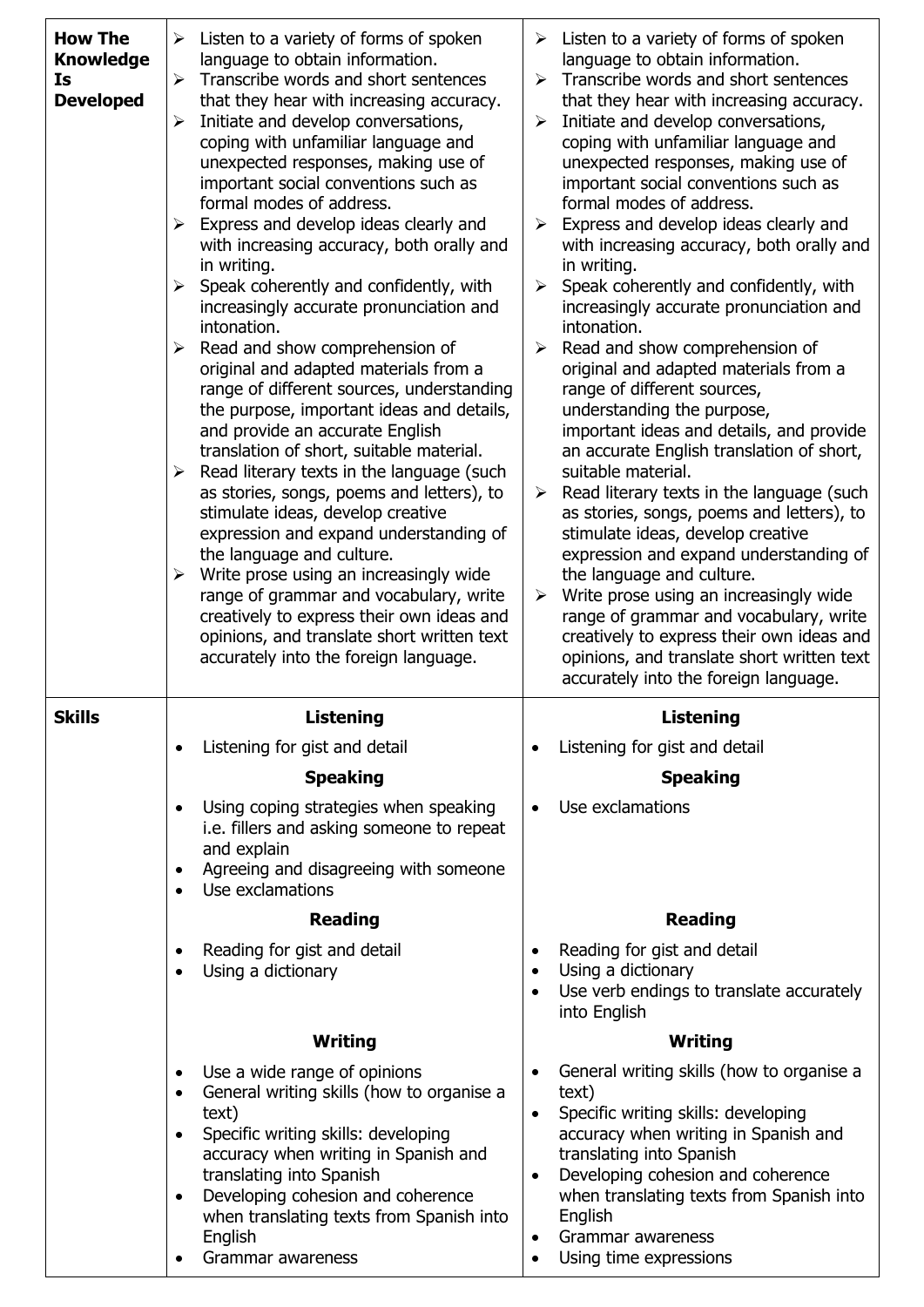| <b>Links To</b><br><b>Prior</b><br><b>Learning</b> | Opinion words<br>$\bullet$<br>Time expressions<br>$\bullet$<br>The time<br>$\bullet$<br>Preterite tense<br>$\bullet$<br>Near future tense<br>$\bullet$                                                                                                                                                                                                                                                                                                                                                                                                                        | Places in the town<br>$\bullet$<br>The time<br>$\bullet$<br>Time expressions<br>$\bullet$<br>Present tense<br>$\bullet$<br>Near future tense<br>$\bullet$<br>Colours<br>$\bullet$<br>Adjective patterns<br>$\bullet$<br>Preterite tense                                                                                                                                                                                                                                                                 |
|----------------------------------------------------|-------------------------------------------------------------------------------------------------------------------------------------------------------------------------------------------------------------------------------------------------------------------------------------------------------------------------------------------------------------------------------------------------------------------------------------------------------------------------------------------------------------------------------------------------------------------------------|---------------------------------------------------------------------------------------------------------------------------------------------------------------------------------------------------------------------------------------------------------------------------------------------------------------------------------------------------------------------------------------------------------------------------------------------------------------------------------------------------------|
| Literacy/<br><b>Numeracy</b>                       | <b>Literacy</b><br>Analysing English grammar and literacy to<br>understand the following aspects of Spanish<br>grammar:-<br>Use the verb 'querer'<br>$\bullet$<br>Use a wider range of opinions<br>$\bullet$<br>Agree/ disagree with someone<br>$\bullet$<br>Use exclamations<br>$\bullet$<br>Use negatives<br>$\bullet$<br>Use 'usted/ustedes'<br>$\bullet$<br>Use the near future tense<br>$\bullet$<br>Use 3 tenses together<br>$\bullet$<br>Use direct object pronouns<br>$\bullet$                                                                                       | <b>Literacy</b><br>Analysing English grammar and literacy to<br>understand the following aspects of Spanish<br>grammar:-<br>Use 'me/te gustaría' + infinitve<br>$\bullet$<br>Use the modal verbs 'querrer' and<br>$\bullet$<br>'poder'<br>Use exclamations<br>$\bullet$<br>Use reflexive verbs<br>$\bullet$<br>Use sequencers and frequency words<br>$\bullet$<br>Use adjectives of colour<br>$\bullet$<br>Difference between 'this' and 'these'<br>$\bullet$<br>Use the near future tense<br>$\bullet$ |
|                                                    | <b>Numeracy</b><br>Saying how much things are<br>$\bullet$<br>Talking about quantities<br>$\bullet$                                                                                                                                                                                                                                                                                                                                                                                                                                                                           | Refer to the present, past and future<br>$\bullet$<br>Use structures with two verbs<br>$\bullet$<br><b>Numeracy</b><br>Understand and telling the time<br>$\bullet$                                                                                                                                                                                                                                                                                                                                     |
|                                                    |                                                                                                                                                                                                                                                                                                                                                                                                                                                                                                                                                                               |                                                                                                                                                                                                                                                                                                                                                                                                                                                                                                         |
| <b>Cross</b><br>curricular                         | <b>PSHE</b><br>Expressing opinions and justifications and<br>others respecting these views<br>Exploring the Kaleidoscope Question<br>$\bullet$<br>'What is the history of tapas?'                                                                                                                                                                                                                                                                                                                                                                                             | <b>PSHE</b><br>Expressing opinions and justifications<br>$\bullet$<br>and others respecting these views<br>Exploring the Kaleidoscope Question 'Is<br>Spanish fashion as popular as in other<br>countries, for example in France/Italy?'                                                                                                                                                                                                                                                                |
|                                                    | <b>SMSC</b><br>Researching and learning how Easter is<br>$\bullet$<br>celebrated in Spain<br>Reflecting on healthy and unhealthy<br>$\bullet$<br>meal choices<br>Exploring menus in Spanish.<br>$\bullet$<br>Learning about food and nutritional<br>$\bullet$<br>habits in other countries.<br>Learning mealtimes and their difference<br>in Spain/Spanish speaking countries<br>compared to UK<br>Reflecting on age limits for some<br>$\bullet$<br>unhealthy lifestyle choices and reasons<br>why are they set at those ages.<br>Reflecting on choices of diet<br>$\bullet$ | <b>SMSC</b><br>Reflecting on environmental impact of<br>$\bullet$<br>fast fashion and the importance of<br>ethical choices when shopping for<br>clothes<br>Exploring sporting events in Spanish<br>$\bullet$<br>speaking countries<br>Discussing daily routines and personal<br>$\bullet$<br>problems                                                                                                                                                                                                   |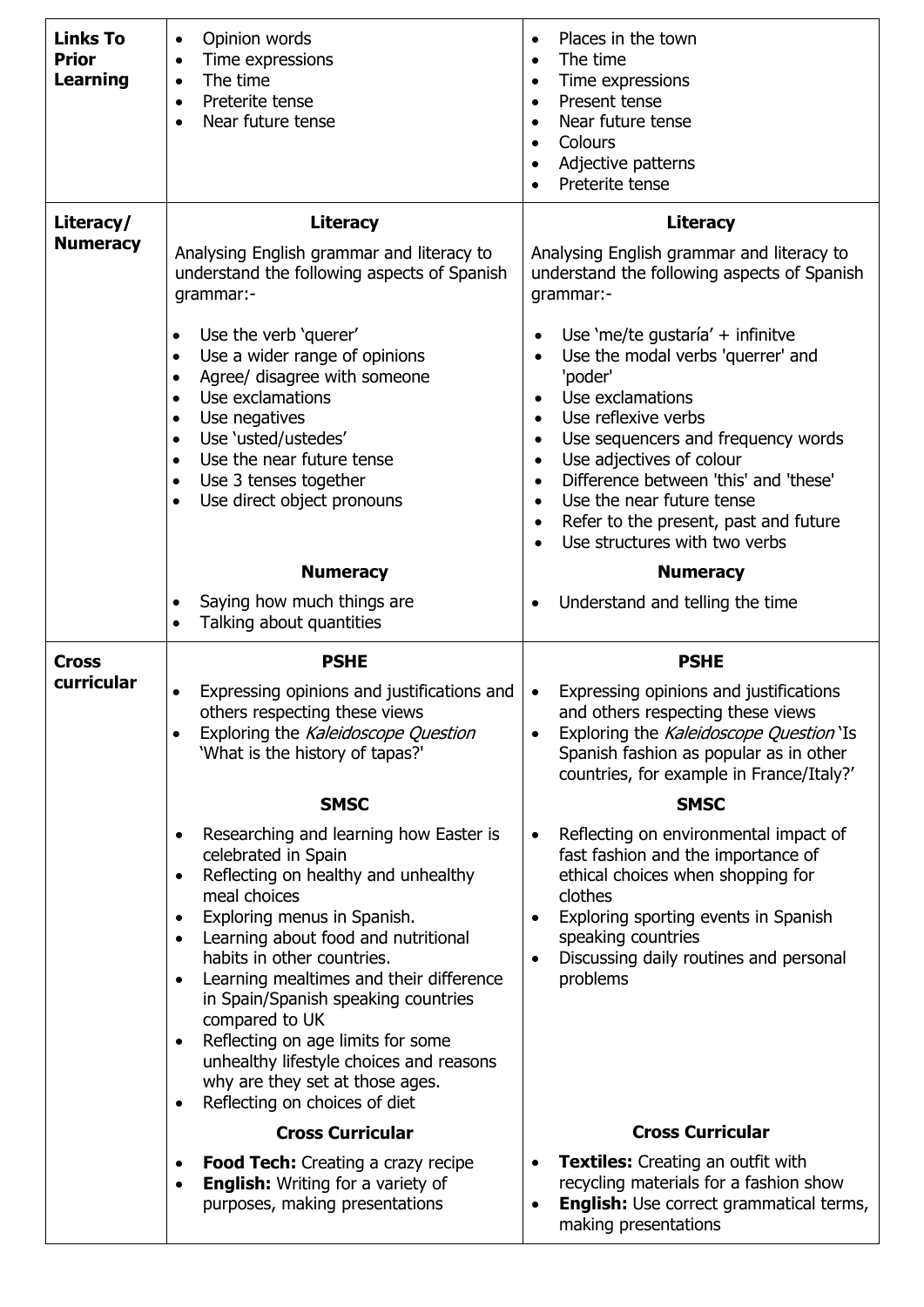|                   | <b>Gatsby Benchmarks</b>                                                                                                                                                                                                                                       | <b>Gatsby Benchmarks</b>                                                                                                                                                                                                                                                                                                                                         |
|-------------------|----------------------------------------------------------------------------------------------------------------------------------------------------------------------------------------------------------------------------------------------------------------|------------------------------------------------------------------------------------------------------------------------------------------------------------------------------------------------------------------------------------------------------------------------------------------------------------------------------------------------------------------|
|                   | Roleplays in a café/restaurant -linking<br>$\bullet$<br>this to working in hospitality                                                                                                                                                                         | Roleplays in a café/restaurant -linking to<br>$\bullet$<br>working in hospitality<br>Organising a fashion show -linking this to<br>$\bullet$<br>working in the fashion industry                                                                                                                                                                                  |
| <b>Cross</b>      | <b>PSHE</b>                                                                                                                                                                                                                                                    | <b>PSHE</b>                                                                                                                                                                                                                                                                                                                                                      |
| <b>Curricular</b> | Expressing opinions and justifications<br>and others respecting these views<br>Exploring the Kaleidoscope Question -<br>Which sports originate from Spanish<br>speaking countries and can you describe<br>what they are?                                       | Expressing opinions and justifications<br>$\bullet$<br>and others respecting these views<br>Exploring the Kaleidoscope Question -<br>$\bullet$<br>What are the differences/similarities<br>between an English/French breakfast?                                                                                                                                  |
|                   | <b>SMSC</b>                                                                                                                                                                                                                                                    | <b>SMSC</b>                                                                                                                                                                                                                                                                                                                                                      |
|                   | Exploring other countries in which<br>Spanish is spoken and their weather<br>Exploring celebrations from different<br>$\bullet$<br>countries (lessons on Easter or<br>Valentine's Day)                                                                         | Exploring French food/eating style and<br>comparing it to the British one<br>Exploring celebrations from different<br>$\bullet$<br>countries (lessons on Easter or Mardi<br>gras)<br>Reflecting on importance of healthy<br>$\bullet$<br>eating<br>Reflecting on interaction with other<br>$\bullet$<br>people when ordering food in a coffee<br>shop/restaurant |
|                   | <b>Cross Curricular</b>                                                                                                                                                                                                                                        | <b>Cross Curricular</b>                                                                                                                                                                                                                                                                                                                                          |
|                   | PE: Discussing different sports from<br>$\bullet$<br>Spanish speaking countries. Looking at<br>Flamenco dancing<br><b>Music:</b> Looking at different Spanish<br>music genres<br><b>Geography:</b> Weather, climate and maps<br><b>RE:</b> Christian festivals | Food Tech: Discussing continental<br>$\bullet$<br>breakfast foods and comparing then to<br>the UK<br><b>Drama:</b> Creating a role play at a café<br><b>RE:</b> Christian festivals<br><b>Geography:</b> Weather, climate and maps<br>$\bullet$                                                                                                                  |
|                   | <b>Gatsby Benchmarks</b>                                                                                                                                                                                                                                       | <b>Gatsby Benchmarks</b>                                                                                                                                                                                                                                                                                                                                         |
|                   | Weather Report - linking to<br>$\bullet$<br>reporter/future jobs                                                                                                                                                                                               | Weather Report - linking to reporter<br>jobs<br>Roleplays in a café/restaurant linking to<br>working in hospitality                                                                                                                                                                                                                                              |
|                   | Students will be formative and summative<br>assessed in the following skill areas:                                                                                                                                                                             | Students will be formative and summative<br>assessed in the following skill areas:                                                                                                                                                                                                                                                                               |
| <b>Assessment</b> | Listening<br>Reading<br>Writing                                                                                                                                                                                                                                | Speaking<br>Writing                                                                                                                                                                                                                                                                                                                                              |

| <b>YEAR 9</b> | Summer 1 & 2                                                                | <b>Summer 2</b>                                                                                                   |
|---------------|-----------------------------------------------------------------------------|-------------------------------------------------------------------------------------------------------------------|
| <b>Topics</b> | <b>Topic Title:</b><br>¿Qué hacemos? - What shall we do?                    | <b>Topic Title:</b><br><b>Operación verano - Operation Summer</b>                                                 |
|               | <b>Invitations</b><br>Routines<br>Time<br>Clothes<br><b>Sporting Events</b> | Holiday - Home Activities<br><b>Directions</b><br>$\bullet$<br><b>Summer Camps</b><br><b>Holiday Destinations</b> |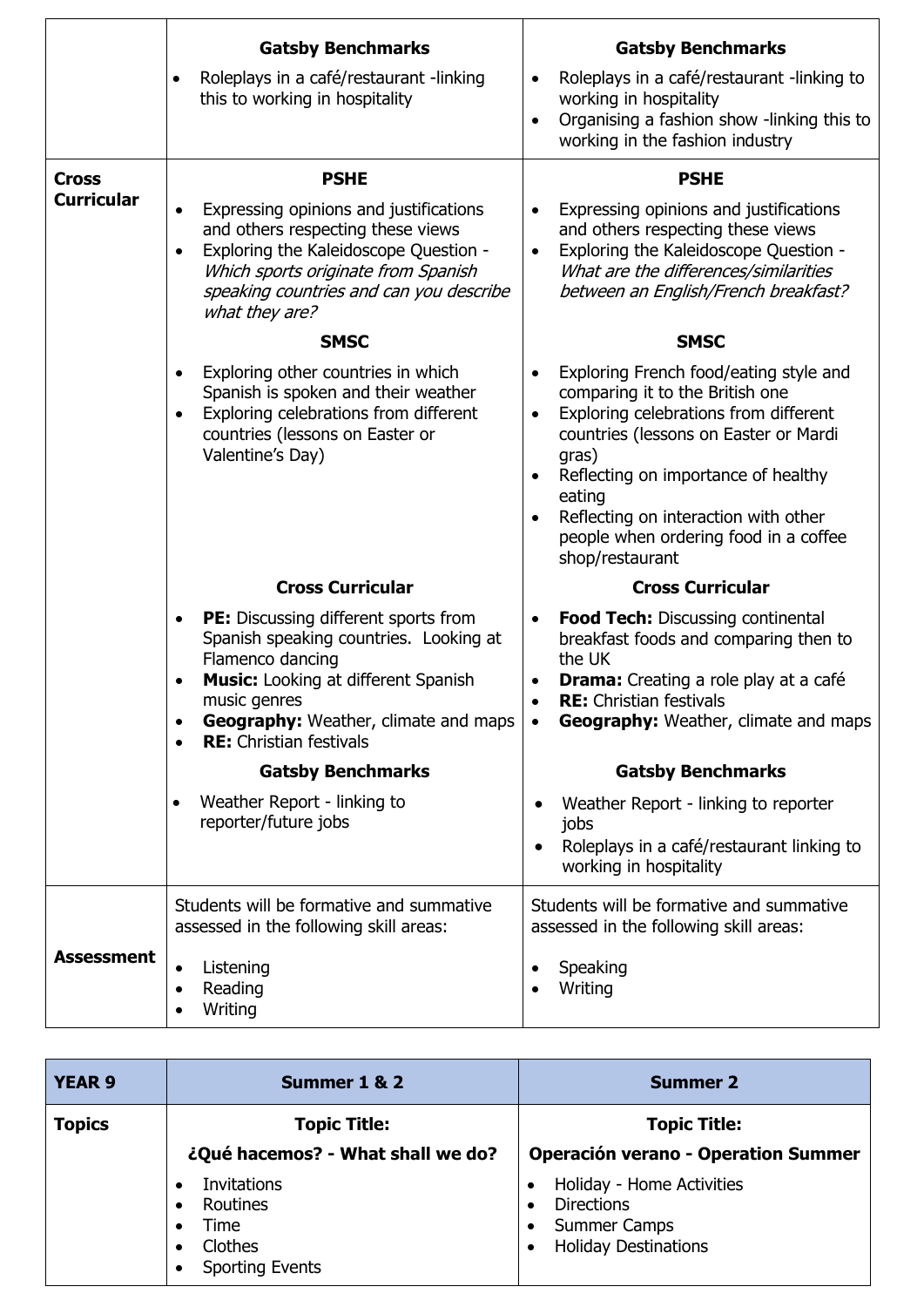| <b>Substantive</b><br><b>Knowledge</b><br>– The<br><b>Knowledge</b><br><b>Taught By</b><br>The<br><b>Teacher</b> | Arranging to go out<br>$\bullet$<br>Making excuses<br>$\bullet$<br>Discussing getting ready to go out and<br>revising the time<br>Talking about clothes<br>$\bullet$<br>Talking about sporting events and<br>$\bullet$<br>revision of sports and hobbies<br>Writing about a problem<br>٠<br>Describing outfits                                                                                                                                                                                                                                                                                                                                                                                                                                                                                                                                                                                                                                                                                                                                                                                                                                                                                                                                                                                                          | Describing a holiday home<br>$\bullet$<br>Describing holiday activities<br>$\bullet$<br>Asking for directions<br>$\bullet$<br>Talking about summer camps<br>$\bullet$<br>Describing a world trip<br>$\bullet$<br>Discussing holiday destinations<br>$\bullet$                                                                                                                                                                                                                                                                                                                                                                                                                                                                                                                                                                                                                                                                                                                                                                                                                                                                                                                                                                                                                                                                                                                                    |
|------------------------------------------------------------------------------------------------------------------|-------------------------------------------------------------------------------------------------------------------------------------------------------------------------------------------------------------------------------------------------------------------------------------------------------------------------------------------------------------------------------------------------------------------------------------------------------------------------------------------------------------------------------------------------------------------------------------------------------------------------------------------------------------------------------------------------------------------------------------------------------------------------------------------------------------------------------------------------------------------------------------------------------------------------------------------------------------------------------------------------------------------------------------------------------------------------------------------------------------------------------------------------------------------------------------------------------------------------------------------------------------------------------------------------------------------------|--------------------------------------------------------------------------------------------------------------------------------------------------------------------------------------------------------------------------------------------------------------------------------------------------------------------------------------------------------------------------------------------------------------------------------------------------------------------------------------------------------------------------------------------------------------------------------------------------------------------------------------------------------------------------------------------------------------------------------------------------------------------------------------------------------------------------------------------------------------------------------------------------------------------------------------------------------------------------------------------------------------------------------------------------------------------------------------------------------------------------------------------------------------------------------------------------------------------------------------------------------------------------------------------------------------------------------------------------------------------------------------------------|
| <b>How The</b><br><b>Knowledge</b><br>Is<br><b>Developed</b>                                                     | Listen to a variety of forms of spoken<br>$\blacktriangleright$<br>language to obtain information.<br>Transcribe words and short sentences<br>➤<br>that they hear with increasing accuracy.<br>Initiate and develop conversations,<br>➤<br>coping with unfamiliar language and<br>unexpected responses, making use of<br>important social conventions such as<br>formal modes of address.<br>Express and develop ideas clearly and<br>≻<br>with increasing accuracy, both orally and<br>in writing.<br>Speak coherently and confidently, with<br>➤<br>increasingly accurate pronunciation and<br>intonation.<br>Read and show comprehension of<br>original and adapted materials from a<br>range of different sources,<br>understanding the purpose,<br>important ideas and details, and provide<br>an accurate English translation of short,<br>suitable material.<br>$\triangleright$ Read literary texts in the language (such<br>as stories, songs, poems and letters), to<br>stimulate ideas, develop creative<br>expression and expand understanding of<br>the language and culture.<br>Write prose using an increasingly wide<br>➤<br>range of grammar and vocabulary, write<br>creatively to express their own ideas and<br>opinions, and translate short written text<br>accurately into the foreign language. | Listen to a variety of forms of spoken<br>$\blacktriangleright$<br>language to obtain information.<br>Transcribe words and short sentences<br>$\blacktriangleright$<br>that they hear with increasing accuracy.<br>Initiate and develop conversations,<br>$\blacktriangleright$<br>coping with unfamiliar language and<br>unexpected responses, making use of<br>important social conventions such as<br>formal modes of address.<br>Express and develop ideas clearly and<br>$\blacktriangleright$<br>with increasing accuracy, both orally and<br>in writing.<br>Speak coherently and confidently, with<br>➤<br>increasingly accurate pronunciation and<br>intonation.<br>Read and show comprehension of<br>$\blacktriangleright$<br>original and adapted materials from a<br>range of different sources,<br>understanding the purpose,<br>important ideas and details, and provide<br>an accurate English translation of short,<br>suitable material.<br>Read literary texts in the language (such<br>➤<br>as stories, songs, poems and letters), to<br>stimulate ideas, develop creative<br>expression and expand understanding of<br>the language and culture.<br>Write prose using an increasingly wide<br>➤<br>range of grammar and vocabulary, write<br>creatively to express their own ideas and<br>opinions, and translate short written text<br>accurately into the foreign language. |
| <b>Skills</b>                                                                                                    | <b>Listening</b>                                                                                                                                                                                                                                                                                                                                                                                                                                                                                                                                                                                                                                                                                                                                                                                                                                                                                                                                                                                                                                                                                                                                                                                                                                                                                                        | <b>Listening</b>                                                                                                                                                                                                                                                                                                                                                                                                                                                                                                                                                                                                                                                                                                                                                                                                                                                                                                                                                                                                                                                                                                                                                                                                                                                                                                                                                                                 |
|                                                                                                                  | Listening for gist and detail                                                                                                                                                                                                                                                                                                                                                                                                                                                                                                                                                                                                                                                                                                                                                                                                                                                                                                                                                                                                                                                                                                                                                                                                                                                                                           | Listening for gist and detail<br>Listening for time expressions<br>Listening for tenses<br>$\bullet$                                                                                                                                                                                                                                                                                                                                                                                                                                                                                                                                                                                                                                                                                                                                                                                                                                                                                                                                                                                                                                                                                                                                                                                                                                                                                             |
|                                                                                                                  | <b>Speaking</b>                                                                                                                                                                                                                                                                                                                                                                                                                                                                                                                                                                                                                                                                                                                                                                                                                                                                                                                                                                                                                                                                                                                                                                                                                                                                                                         | <b>Speaking</b>                                                                                                                                                                                                                                                                                                                                                                                                                                                                                                                                                                                                                                                                                                                                                                                                                                                                                                                                                                                                                                                                                                                                                                                                                                                                                                                                                                                  |
|                                                                                                                  | Use exclamations                                                                                                                                                                                                                                                                                                                                                                                                                                                                                                                                                                                                                                                                                                                                                                                                                                                                                                                                                                                                                                                                                                                                                                                                                                                                                                        | Recognising points of view<br>$\bullet$                                                                                                                                                                                                                                                                                                                                                                                                                                                                                                                                                                                                                                                                                                                                                                                                                                                                                                                                                                                                                                                                                                                                                                                                                                                                                                                                                          |
|                                                                                                                  | <b>Reading</b>                                                                                                                                                                                                                                                                                                                                                                                                                                                                                                                                                                                                                                                                                                                                                                                                                                                                                                                                                                                                                                                                                                                                                                                                                                                                                                          | <b>Reading</b>                                                                                                                                                                                                                                                                                                                                                                                                                                                                                                                                                                                                                                                                                                                                                                                                                                                                                                                                                                                                                                                                                                                                                                                                                                                                                                                                                                                   |
|                                                                                                                  | Reading for gist and detail<br>٠<br>Using a dictionary<br>$\bullet$<br>Use verb endings to translate accurately<br>into English                                                                                                                                                                                                                                                                                                                                                                                                                                                                                                                                                                                                                                                                                                                                                                                                                                                                                                                                                                                                                                                                                                                                                                                         | Reading for gist and detail                                                                                                                                                                                                                                                                                                                                                                                                                                                                                                                                                                                                                                                                                                                                                                                                                                                                                                                                                                                                                                                                                                                                                                                                                                                                                                                                                                      |
|                                                                                                                  | Writing                                                                                                                                                                                                                                                                                                                                                                                                                                                                                                                                                                                                                                                                                                                                                                                                                                                                                                                                                                                                                                                                                                                                                                                                                                                                                                                 | Writing                                                                                                                                                                                                                                                                                                                                                                                                                                                                                                                                                                                                                                                                                                                                                                                                                                                                                                                                                                                                                                                                                                                                                                                                                                                                                                                                                                                          |
|                                                                                                                  | General writing skills (how to organise a<br>text)                                                                                                                                                                                                                                                                                                                                                                                                                                                                                                                                                                                                                                                                                                                                                                                                                                                                                                                                                                                                                                                                                                                                                                                                                                                                      | General writing skills (how to organise a<br>$\bullet$<br>text)                                                                                                                                                                                                                                                                                                                                                                                                                                                                                                                                                                                                                                                                                                                                                                                                                                                                                                                                                                                                                                                                                                                                                                                                                                                                                                                                  |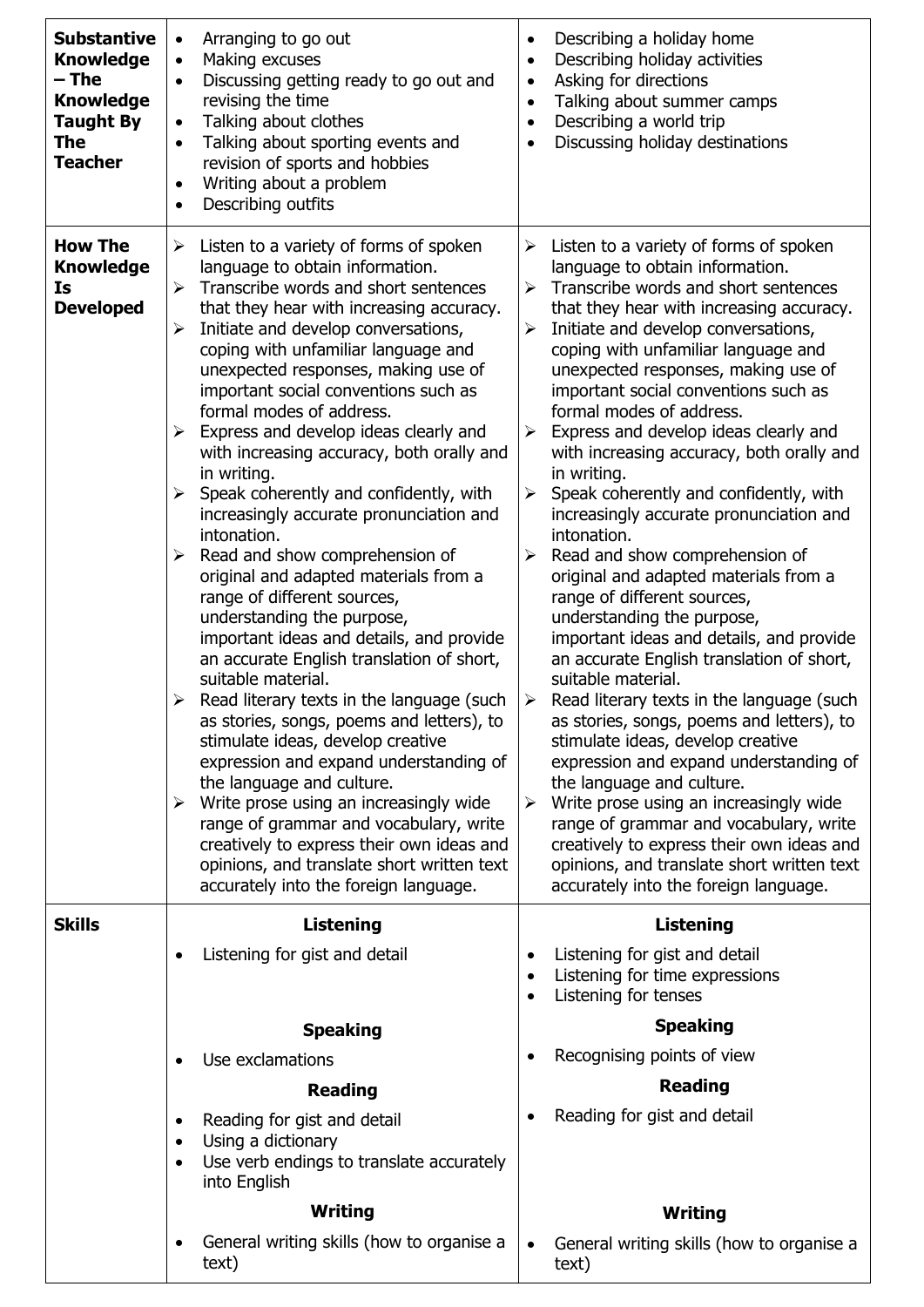|                                                    | Specific writing skills: developing<br>accuracy when writing in Spanish and<br>translating into Spanish<br>Developing cohesion and coherence<br>$\bullet$<br>when translating texts from Spanish into<br>English<br>Grammar awareness<br>$\bullet$<br>Using time expressions<br>$\bullet$                                                                                    | Specific writing skills: developing<br>accuracy when writing in Spanish and<br>translating into Spanish<br>Developing cohesion and coherence<br>$\bullet$<br>when translating texts from Spanish into<br>English<br>Grammar awareness<br>$\bullet$                                                                                                          |
|----------------------------------------------------|------------------------------------------------------------------------------------------------------------------------------------------------------------------------------------------------------------------------------------------------------------------------------------------------------------------------------------------------------------------------------|-------------------------------------------------------------------------------------------------------------------------------------------------------------------------------------------------------------------------------------------------------------------------------------------------------------------------------------------------------------|
| <b>Links To</b><br><b>Prior</b><br><b>Learning</b> | Places in the town<br>$\bullet$<br>The time<br>Time expressions<br>$\bullet$<br>Present tense<br>$\bullet$<br>Near future tense<br>$\bullet$<br>Colours<br>$\bullet$<br>Adjective patterns<br>٠<br>Preterite tense                                                                                                                                                           | Vocabulary to describe where you live<br>٠<br>Adjectives<br>$\bullet$<br>Comparatives<br>$\bullet$<br>Activities on holiday vocabulary<br>$\bullet$<br>Near future tense<br>$\bullet$<br>Preterite tense                                                                                                                                                    |
| Literacy/<br><b>Numeracy</b>                       | <b>Literacy</b><br>Analysing English grammar and literacy to<br>understand the following aspects of Spanish<br>grammar:-                                                                                                                                                                                                                                                     | <b>Literacy</b><br>Analysing English grammar and literacy to<br>understand the following aspects of Spanish<br>grammar:-                                                                                                                                                                                                                                    |
|                                                    | Use the 'we' form of -ar verbs<br>$\bullet$<br>Use me 'gusta/me gustan' +<br>$\bullet$<br>'el/la/los/las'<br>Use adjectives correctly<br>$\bullet$<br>Use the correct words for 'a/some' and<br>$\bullet$<br>the.<br>Use 'hay/no hay'<br>$\bullet$<br>Use -er and -ir verbs<br>$\bullet$<br>Use sequencers<br>$\bullet$<br>Use the near future tense<br>٠<br><b>Numeracy</b> | Use the comparative<br>$\bullet$<br>Use the superlative<br>$\bullet$<br>Use the imperative (tú form)<br>٠<br>Use three tenses together<br>$\bullet$<br>Use 'mejor' and 'peor'<br>$\bullet$<br><b>Numeracy</b>                                                                                                                                               |
|                                                    | Understanding and telling the time.                                                                                                                                                                                                                                                                                                                                          | Talking about prices, different<br>$\bullet$<br>currencies<br>Calculating the best value option for<br>$\bullet$<br>summer camps                                                                                                                                                                                                                            |
| <b>Cross</b><br><b>Curricular</b>                  | <b>PHSE</b><br>Expressing opinions and justifications<br>and others respecting these views<br>Exploring the Kaleidoscope Question 'Is<br>$\bullet$<br>Spanish fashion as popular as in other<br>countries, for example in France/Italy?'                                                                                                                                     | <b>PHSE</b><br>Expressing opinions and justifications<br>$\bullet$<br>and others respecting these views<br>Exploring the Kaleidoscope Question<br>$\bullet$<br>'What differences and similarities are<br>there between High Wycombe and<br>Barcelona?'                                                                                                      |
|                                                    | <b>SMSC</b>                                                                                                                                                                                                                                                                                                                                                                  | <b>SMSC</b>                                                                                                                                                                                                                                                                                                                                                 |
|                                                    | Reflecting on environmental impact of<br>fast fashion and the importance of<br>ethical choices when shopping for<br>clothes<br>Exploring sporting events in Spanish<br>$\bullet$<br>speaking countries.<br>Discussing daily routines and personal<br>problems.                                                                                                               | Reflecting on how activities and<br>attractions are different depending on<br>where they are<br>Comparison of towns/villages and<br>$\bullet$<br>homes/flats in Spain/Spanish speaking<br>countries<br>Exploring cultural differences between<br>٠<br>Spanish and British towns/cities through<br>a cultural project ("Describing a<br>town/city in Spain") |